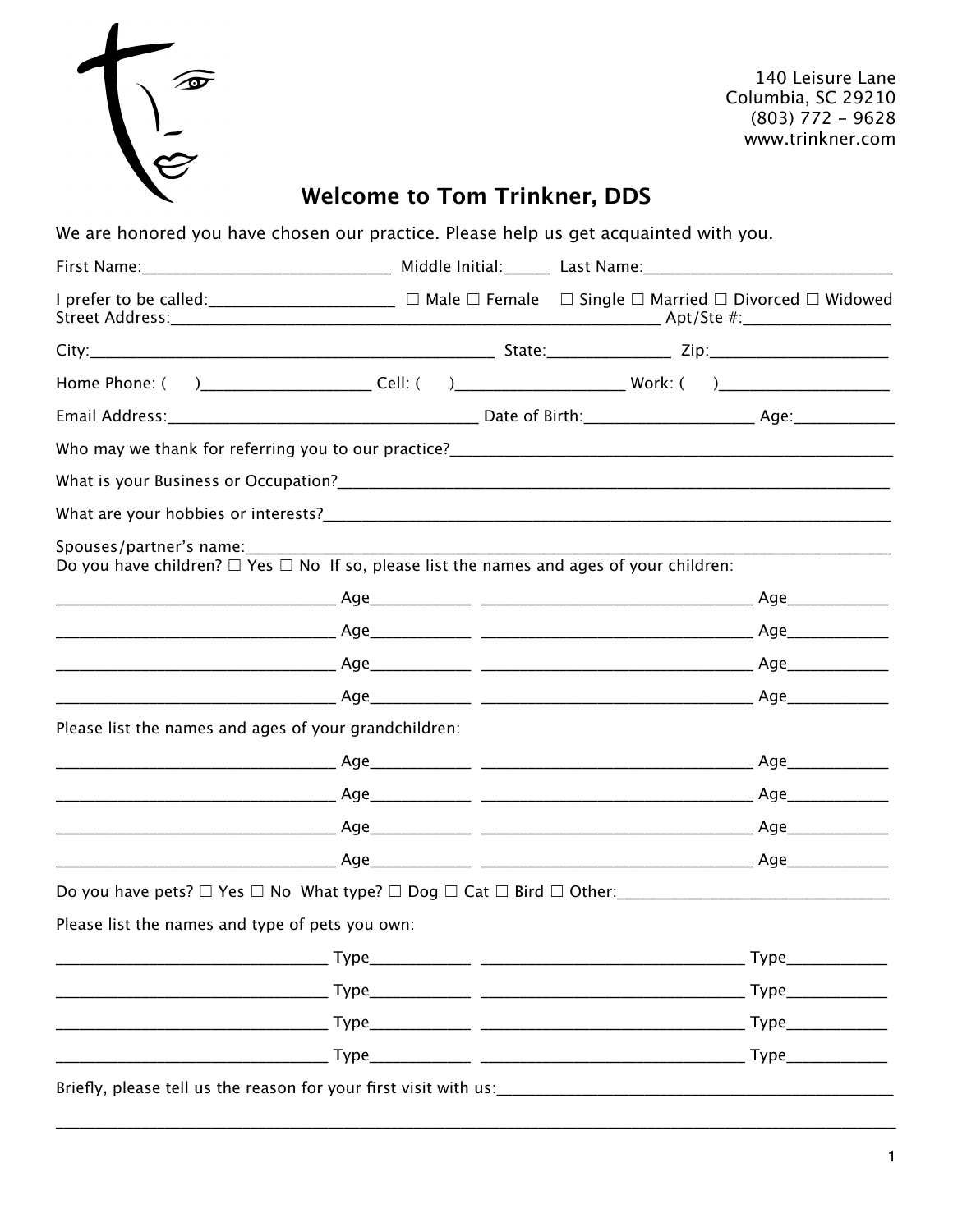## **Dental History**

| Have you ever experienced any adverse reaction to past dental care? $\Box$ Yes $\Box$ No                                                                  |                                  |                                                                                                                                                                                                                                |                              |                    |
|-----------------------------------------------------------------------------------------------------------------------------------------------------------|----------------------------------|--------------------------------------------------------------------------------------------------------------------------------------------------------------------------------------------------------------------------------|------------------------------|--------------------|
|                                                                                                                                                           |                                  |                                                                                                                                                                                                                                |                              |                    |
|                                                                                                                                                           |                                  |                                                                                                                                                                                                                                |                              |                    |
|                                                                                                                                                           |                                  |                                                                                                                                                                                                                                |                              |                    |
|                                                                                                                                                           |                                  | What did you least like about your last dentist? Notified the state of the state of the state of the state of the state of the state of the state of the state of the state of the state of the state of the state of the stat |                              |                    |
|                                                                                                                                                           |                                  |                                                                                                                                                                                                                                |                              |                    |
|                                                                                                                                                           |                                  | How often do you visit the dentist to have your teeth cleaned? $\square$ 3 mo. $\square$ 6mo. $\square$ 1 yr. $\square$ Longer                                                                                                 |                              |                    |
|                                                                                                                                                           |                                  |                                                                                                                                                                                                                                |                              |                    |
|                                                                                                                                                           |                                  | On a scale of 1 to 10, with 10 being completely healthy and ideal, how would you rate your oral health?                                                                                                                        |                              |                    |
|                                                                                                                                                           |                                  | How important is it to you to keep your teeth healthy and looking good for your lifetime?                                                                                                                                      |                              |                    |
| $\Box$ Extremely Important                                                                                                                                |                                  | $\Box$ Somewhat Important                                                                                                                                                                                                      | $\Box$ Not that Important    |                    |
| On a scale from 1 to 10, with 10 being extremely fearful and nervous, please rate your level of fear and/or<br>anxiety regarding your dental care?_______ |                                  |                                                                                                                                                                                                                                |                              |                    |
| If you could change anything about your smile or your teeth, what would it be? Please check all that apply.                                               |                                  |                                                                                                                                                                                                                                |                              |                    |
| $\square$ Whiter                                                                                                                                          | $\Box$ Straighter                | $\Box$ Close Spaces                                                                                                                                                                                                            | $\Box$ Replace dark fillings |                    |
|                                                                                                                                                           |                                  | $\Box$ Even Out $\Box$ Size or Shape $\Box$ Replace Missing Teeth $\Box$ Replace partial or full dentures                                                                                                                      |                              |                    |
| Are you experiencing any of the following? Please check all that apply.                                                                                   |                                  |                                                                                                                                                                                                                                |                              |                    |
|                                                                                                                                                           |                                  | $\Box$ Clicking, Popping or Locking Jaw $\Box$ Grinding or Clenching                                                                                                                                                           | $\Box$ Jaw Pain              | $\Box$ Loose Teeth |
|                                                                                                                                                           | $\Box$ Periodontal (Gum) Disease | $\Box$ Sensitivity to Hot/Cold $\Box$ Sensitivity When Biting                                                                                                                                                                  |                              |                    |
| □ Tension Headaches                                                                                                                                       |                                  | $\Box$ Awaken with awareness of teeth/jaw                                                                                                                                                                                      |                              | $\Box$ Bad Breath  |
|                                                                                                                                                           | $\Box$ Sensitivity When Brushing | $\Box$ Smoker or Tobacco Use $\Box$ Broken/Loose Fillings                                                                                                                                                                      |                              |                    |
| $\Box$ Bleeding Gums                                                                                                                                      |                                  | $\Box$ Too much of my gums show when I smile (gummy smile)                                                                                                                                                                     |                              |                    |
| <b>Medical History</b>                                                                                                                                    |                                  |                                                                                                                                                                                                                                |                              |                    |
|                                                                                                                                                           |                                  | Have you ever (or been told you) needed to take antibiotics prior to dental appointments? $\Box$ Yes $\Box$ No                                                                                                                 |                              |                    |

| $\frac{1}{1000}$ or the form to the four-interaction continuously prior to actival appointments. $\pm$ 1 to $\pm$ 110                |            |  |
|--------------------------------------------------------------------------------------------------------------------------------------|------------|--|
| Please rate your general health: $\square$ Excellent $\square$ Good $\square$ Fair $\square$ Poor                                    |            |  |
| Are you currently under a physician's care? $\Box$ Yes $\Box$ No Date of most recent physical exam:                                  |            |  |
|                                                                                                                                      | Phone: ( ) |  |
| Have you ever had an allergic reaction to any of the following? Please check all that apply.                                         |            |  |
| $\Box$ Latex $\Box$ Penicillin $\Box$ Local Anesthetic $\Box$ Codeine $\Box$ Aspirin $\Box$ Tylenol $\Box$ Ibuprofen $\Box$ Other___ |            |  |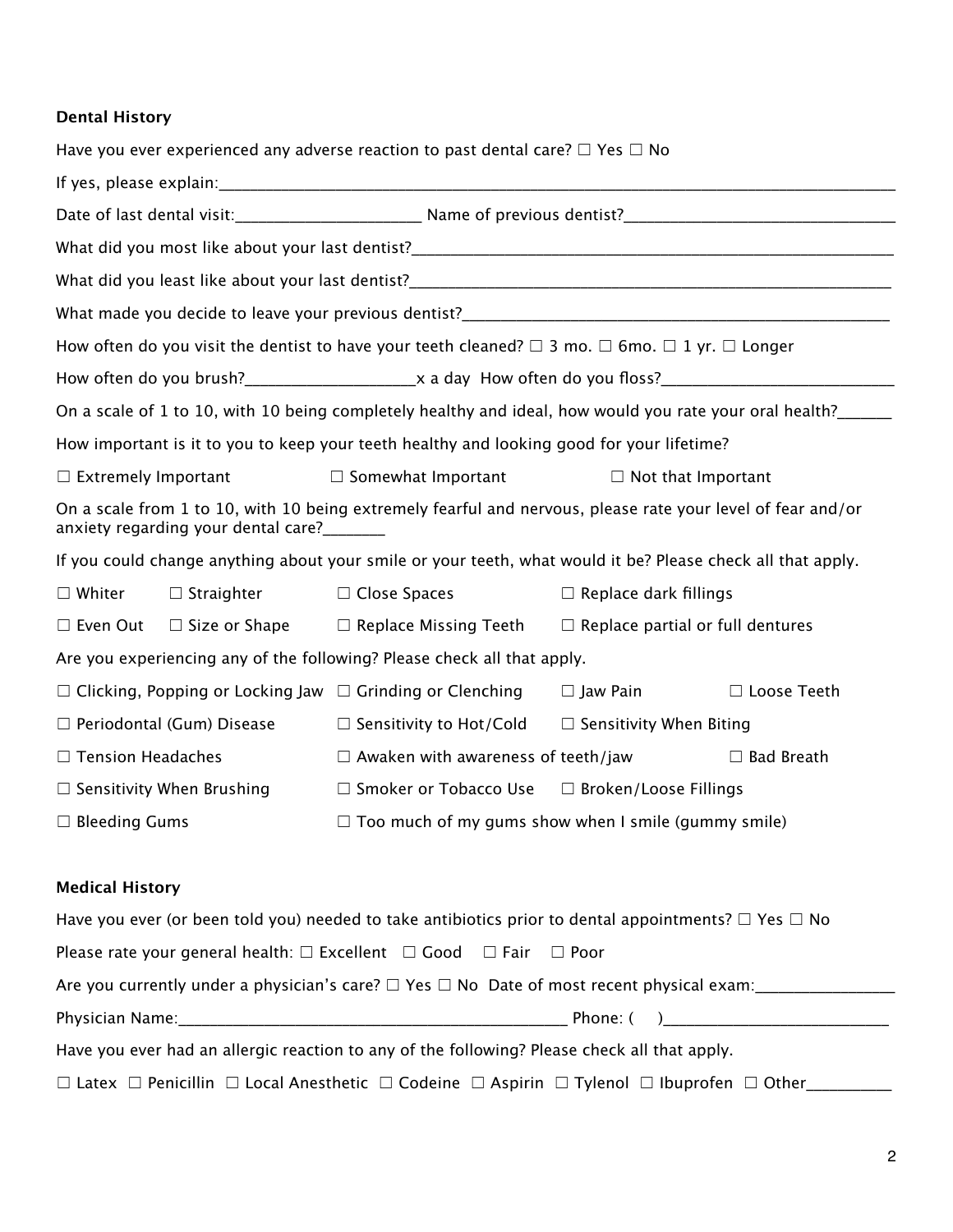|                                               |                                                  | Do you have or have you ever had any of the following? Please check all that apply.                                |                           |
|-----------------------------------------------|--------------------------------------------------|--------------------------------------------------------------------------------------------------------------------|---------------------------|
| $\Box$ Heart Problems                         |                                                  | $\Box$ Artificial Prosthesis (Heart Valve, Hip or Knee Replacement)                                                | $\Box$ Digestive Disorder |
| $\Box$ Chemotheraphy                          | $\Box$ Mitral Valve Prolapse                     | $\Box$ Emotional Problems                                                                                          | $\Box$ Diabetes           |
| $\Box$ Arthritis                              | $\Box$ HIV/AIDS                                  | $\Box$ Psychiatric Treatment                                                                                       | □ Heart Murmur            |
| $\Box$ Epilepsy, Convulsions, Seizures        |                                                  | $\Box$ Viral Infections or Cold Sores                                                                              | $\Box$ Stroke             |
| $\Box$ Cancer                                 | $\Box$ High Blood Pressure                       | $\Box$ Hepatitis (Type______)                                                                                      | $\Box$ Prolonged Bleeding |
| $\Box$ Hay Fever                              | $\Box$ Alcohol Dependency                        | $\Box$ Drug Dependency                                                                                             | $\Box$ Asthma             |
|                                               | $\Box$ Sinus Congestion $\Box$ Radiation Therapy | $\Box$ Anti-depressant medication                                                                                  | $\Box$ Rheumatic Fever    |
| $\Box$ Eating Disorder $\Box$ Thyroid Disease |                                                  |                                                                                                                    |                           |
|                                               |                                                  | Women: Are you pregnant? $\square$ Yes $\square$ No Are you taking birth control pills? $\square$ Yes $\square$ No |                           |
|                                               |                                                  | Please list all medications you are currently taking and reason for taking them.                                   |                           |
|                                               |                                                  |                                                                                                                    |                           |
|                                               |                                                  |                                                                                                                    |                           |
|                                               |                                                  |                                                                                                                    |                           |
|                                               |                                                  |                                                                                                                    |                           |
|                                               |                                                  |                                                                                                                    |                           |
| <b>Emergency Contact Information</b>          |                                                  |                                                                                                                    |                           |
|                                               |                                                  |                                                                                                                    |                           |
| <b>Responsible Party Information</b>          |                                                  |                                                                                                                    |                           |
|                                               |                                                  |                                                                                                                    |                           |
|                                               |                                                  |                                                                                                                    |                           |
| <b>Dental Insurance/Plan Information</b>      |                                                  |                                                                                                                    |                           |
|                                               |                                                  |                                                                                                                    |                           |
|                                               |                                                  |                                                                                                                    |                           |
|                                               |                                                  |                                                                                                                    |                           |
|                                               |                                                  |                                                                                                                    |                           |
|                                               |                                                  |                                                                                                                    |                           |